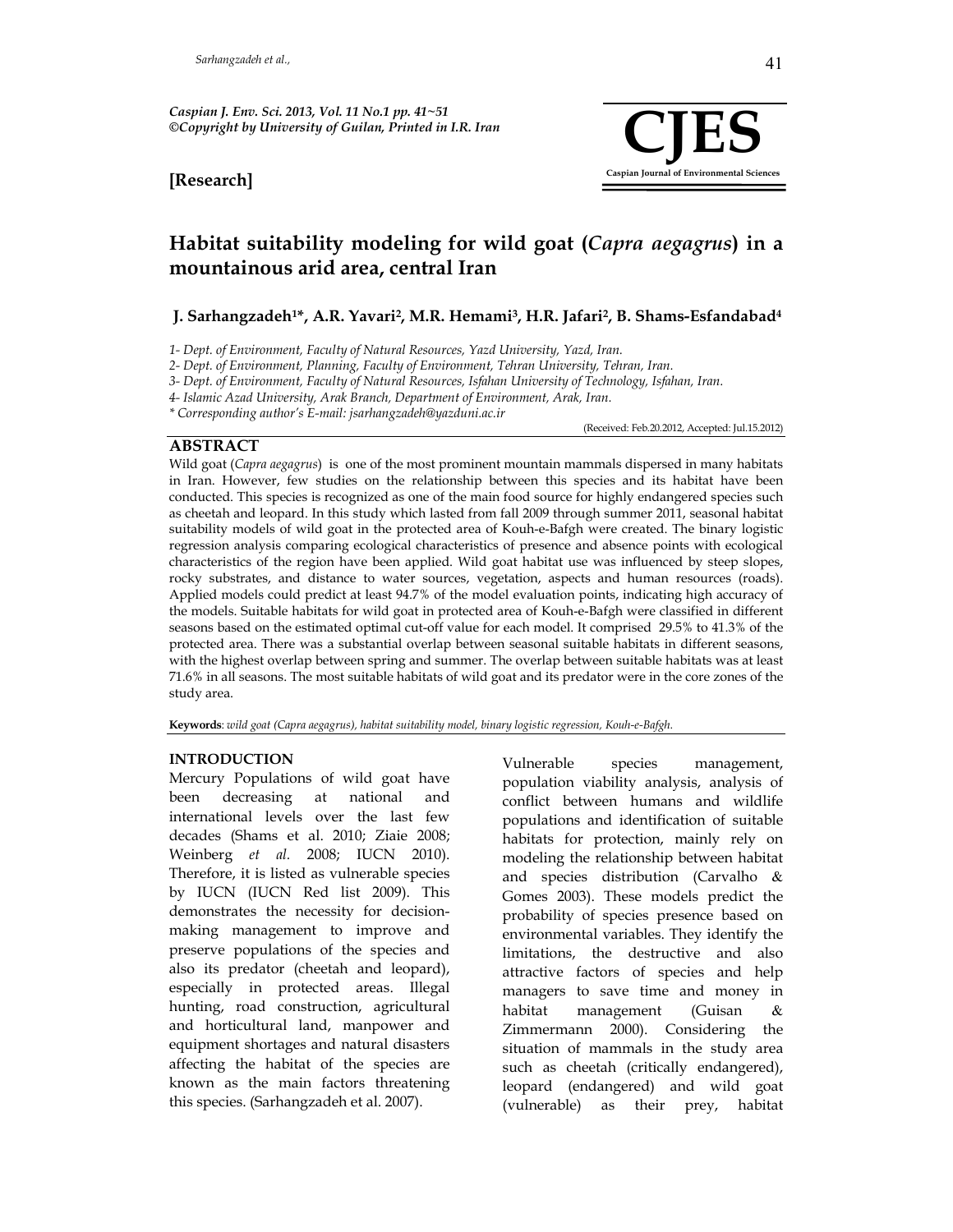suitability assessment of wild goat is significant and knowledge on its habitat use is a prerequisite in wildlife management decisions. (Sarhangzadeh et al. 2007).

 The major objectives of the current study were to determine the relationship between environmental variables and presence of species to develop habitat suitability models in different seasons for the wild goat in protected area of Kouh-e-Bafgh.

# **MATERIALS AND METHODS Study area**

Kouh-e-Bafgh protected area covers an area of 88528 ha plains and is located in the south west of Yazd province (55°28′E to 55°25′E and 31°18′N to 31°45′N; Fig. 1).Its altitude ranges from 1,054 to 2,841 m above sea level. Surface water and river resources are limited and all waterways in the area are seasonal. Natural springs with natural troughs and cisterns are main places that supply the water requirements of wildlife (Sarhangzadeh *et al*. 2007).

Temperature falls to 4.2 °C in winter at the height of 2841 m and rises to 40°C in summer at the height of 1054 m above sea level.

Within the protected area, there are 25 villages, 19 of which are uninhabited village (farm or garden). There are also two active mines in the area (Sarhangzadeh *et al.* 2007).

Various physical and ecological factors have led to significant biological diversity and dense vegetation cover. *Artemisia aucheri* and *Zygophyllum eurypterum* are the main vegetation cover and make relative uniformity in the area; however, there are at least 191 plant species of 15 different types. About 10% of area is bare lands. Different types of shrubs such as *Amygdalus eburnea*, *Amygdalus lycioides , Amygdalus scoparia, Pistacia khinjuk*، *Pistacia vera, Ficus johannis Pteropyrum Aucheri Hammada salicornica*; different plants such as *Scariola orientalis*, *Scabiosa olivieri*, *Artemisia sieberi* and different herbs such as *Dorema ammoniacum*; are consumed by wild goat.

Large herbivores such as Wild sheep (*Ovis Orientalis*), wild goat (*Capra aegagrus*) and Jebeer Gazelle (*Gazella bennetti*) occur in Kouh-e-Bafgh protected area. Cheetah (*Acinonyx jubatus venaticus*), leopard (*Panthera pardus*) and wolf (*Canis lupus*) are the most prominent predators of the area (Sarhangzadeh *et al*. 2007; Sarhangzadeh & Goshtasb 2010).

#### **Methodology Sampling**

From fall 2009 through fall 2011, the presence and absence points of species through random sampling were recorded and mapped. Seven sampling routes were determined by one group for sighting. Observers recorded the location of goats as goat presence points using GPS. In each survey route, if there was no observation of wild goat after passing 500m of the route, the observers stopped and fully scanned the surrounding area with binoculars to assure that no goat was around. The location of observer was recorded as goat absence point, using GPS (Shams *et al.* 2010).



**Fig. 1**. Kouh-e-Bafgh Protected area in Iran

#### **Statistical models Development**

The studies on behavior, habitat use and ecology of different wild goat species to determine environmental variables affecting habitat requirements were reviewed (e.g. Mostafavi *et al*. 2010; Shams *et al*. 2010; Ziaie 2008 and Gross *et al*. 2002). Layers of digital information of all the environmental variables (30×30m) were converted to raster maps using Arc G.I.S 9.3 software (Senjeri, 2010). Quantitative variables (elevation, slope, aspect and isothermal lines) used directly in analyzing; and qualitative variables (vegetation, water resource, rocky areas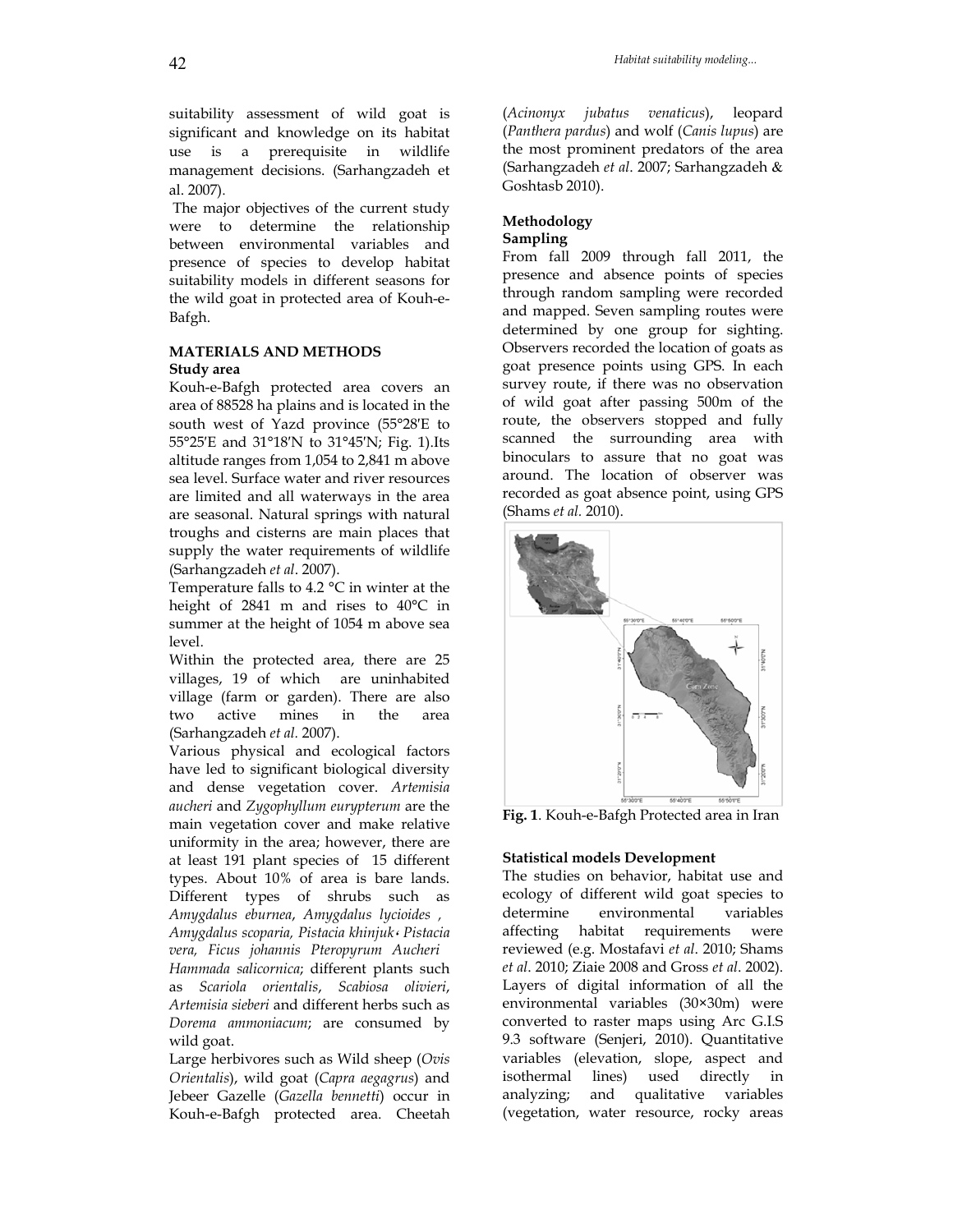and human development) converted to distance variables. Variables including slope, aspect, elevation, rocky areas, mean seasonal and annual temperature, vegetation, water resource, human development, roads and active mines were selected for species distribution modeling in the studied area.

Location of rocky substrates was extracted from geomorphology maps of the study area (Jameh Iran 2007).

The synoptic and climatology stations data of Rafsanjan, Bafgh, Anar, Robat-e-Poshtebadam, Saghand, Yazd and Ashkezar were used to develop isothermal maps of the area.

SPSS software (version16) was used to analyze environmental layers made by Arc G.I.S 9.3.

#### **Analysis**

All qualitative environmental variables in all seasons in binary logistic regression analysis were used. So, distance map for each class was prepared considering the classified maps. For each vegetation type, map of distance to the nearest vegetation type was developed. We used only points of permanent water resource to map water sources and then the distance map to the nearest water resource was prepared. Maps of distance to the nearest village with residents, distance to the nearest uninhabited village, distance to the nearest active mine, distance to the nearest asphalt road, distance to graveled road and dirt road were prepared using map of human resources location (Shams *et al.* 2010).

To select the best model, the Backward Logistic Regression method was applied. Finally, a model by removing nonsignificant independent variables for every year and season was created and then coefficients were assigned to the independent variables.

The criterion for selecting the best variable is the level of contribution in the final model. So, Nagelkerke coefficient of determination (1991), and Hosmer and Lemeshow fitness test were used to validate the models. Statistical analysis was performed using SPSS software (version 16). The variables used in different seasons for selecting habitat suitability models are given in Table1.

**Table 1** : used variables for selecting habitat suitability model in different seasons in the protected area of Kouh-e-Bafgh

| Variable                         | Description                                                                                         |
|----------------------------------|-----------------------------------------------------------------------------------------------------|
| Elevation                        | Elevation (m) above sea level for each 30-m pixel of used or unused sites                           |
| Slope                            | Slope (percent) for each 30-m pixel of used or unused sites measured on digital elevation map of    |
|                                  | the study area                                                                                      |
| Cosine of aspect                 | Aspect cosine transformed increasing from south $(-1)$ to north $(+1)$ for each pixel of used or    |
|                                  | unused sites                                                                                        |
| Sine of aspect                   | Aspect sine transformed increasing from west $(-1)$ to east $(+1)$ for each pixel of used or unused |
|                                  | sites                                                                                               |
| Distance to types of Vegetation  | Distance to nearest type for each 30-m pixel of used or unused sites                                |
| Distance to rocky substrate      | Distance to nearest rocky substrate (metre) for each 30-m pixel of used or unused sites             |
| Distance to water sources        | Distance to nearest sources of water (springs, water reservoir and stone troughs) (m) for each 30-  |
|                                  | m pixel of used or unused sites                                                                     |
| Distance to active mines         | Distance to nearest active mine for each 30-m pixel of used or unused sites                         |
| Distance to inhabited villages   | Distance to nearest inhabited village for each 30-m pixel of used or unused sites                   |
| Distance to uninhabited villages | Distance to nearest uninhabited village for each 30-m pixel of used or unused sites                 |
| Distance to asphalt road         | Distance to nearest asphalt road for each 30-m pixel of used or unused sites                        |
| Distance to gravel road          | Distance to nearest gravel road for each 30-m pixel of used or unused sites                         |
| Distance to dirt road            | Distance to nearest dirt road for each 30-m pixel of used or unused sites                           |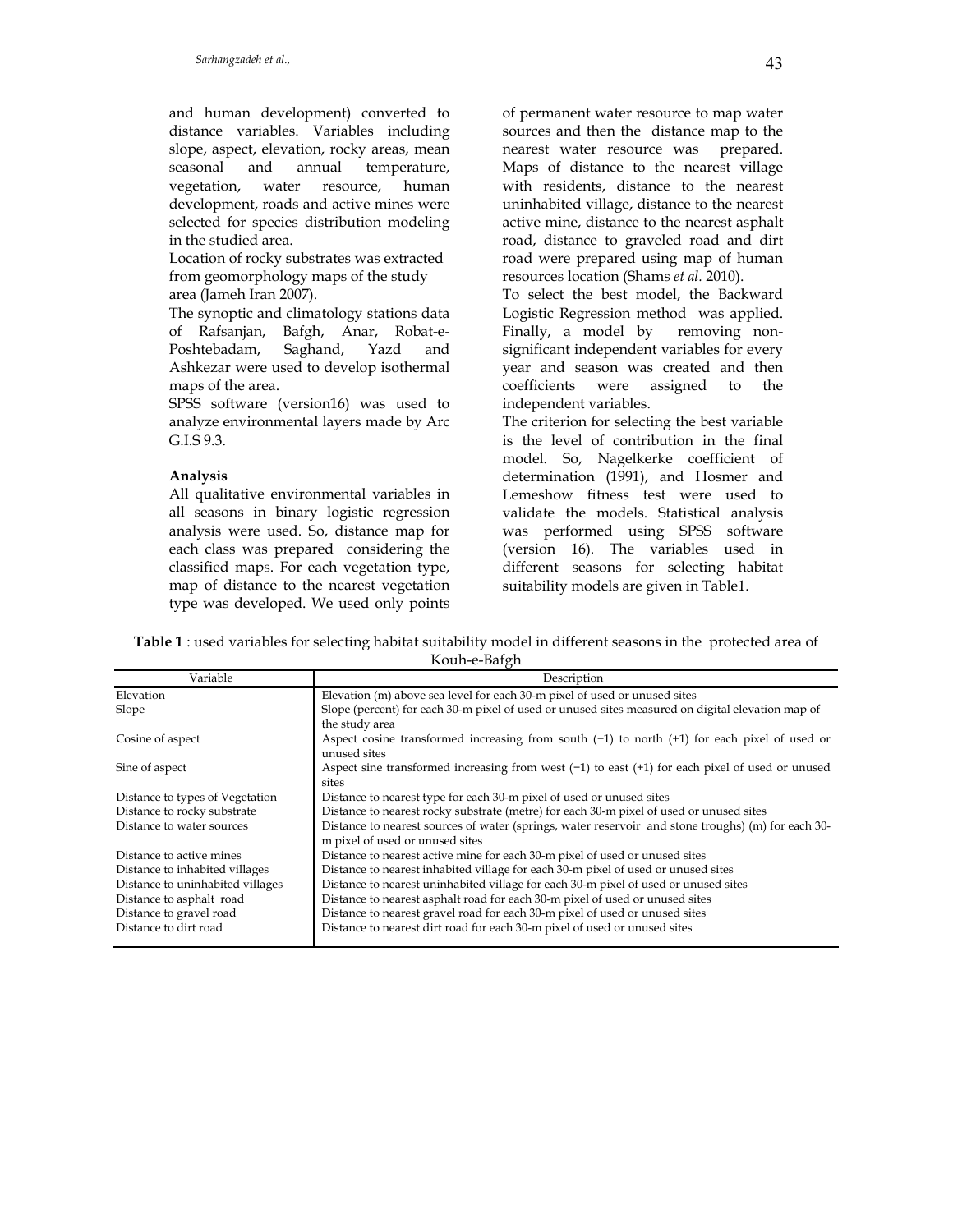#### **Binary logistic regression**

Logistic regression has been used to investigate the relationship of animal distribution and environment in many studies (e.g. Franco *et al*. 2000; Pearce *et al*. 2000; Glenz *et al*. 2001; Gross *et al*. 2002; Carvalho & Gomes 2003; Gavashelishvili, 2004; Bahadori *et al*. 2010; Shams *et al*. 2010; Varasteh and Moradi, 2010).Logistic regression can predict probability of presence or absence of species based on a set of dependent variables using the equation:

$$
y = \frac{\exp(\beta_0 + \beta_1 x_1 + \dots + \beta_n x_n)}{1 + \exp(\beta_0 + \beta_1 x_1 + \dots + \beta_n x_n)}
$$

where  $x_1, x_2, \ldots, x_n$  are independent predictor variables, and  $β_0$ ,..., $β_n$  are logistic coefficients (Hosmer and Lemeshow,2000).

To achieve the optimal regression coefficients in this study, species presence was selected as the response variable (Y). The Number one was assigned to species presence and the zero to species absent. Other extracted layers presented in Table1 were considered as independent predictor variables. Created models described probability of presence (and or absence) which ranges from 0 to 1 (Kinear & Gray 2000).

#### **Suitability habitat map**

Using results of binary logistic regression (environmental variables equation) and cut off values of each model, habitat suitability map in different seasons was classified into suitable and unsuitable habitats (Shams *et al*. 2010; Gross *et al*. 2002).

#### **Model validation**

Wald Statistics and Hosmer and Lemeshow test (2000) were used to determine significance of coefficients for the independent variables and good fitness for models. Accuracy for predictions of created models evaluated by Nagelkerke and Cox and Snell coefficients of determination were used to verify model (Hosmer and Lemeshow, 2000).

To evaluate model accuracy, 25% of presence and absence data in each season was considered as evaluating data and the separated randomized residue dataset (75%) were used in model development. The overall accuracy and area under the curve based on sensitivity and specificity for both groups of datasets (evaluation and development datasets) was calculated for different seasons. The overall accuracy (percentage of all of corrected predicted cases; Area under the curve based on sensitivity: percentage of true positive, correctly predicted; specificity: percentage of true negatives, correctly predicted) was calculated for different seasons.

# **RESULTS**

Habitat suitability of wild goat was positively associated with elevation, slope and distance to road, whereas coefficients for distance to rocky substrate and distance to water source were negative (Table 2). Distribution of suitable habitats throughout the study area was changed by season (Fig.2).

 Wild goat tends to use southern slopes in spring, summer and winter and prefer northern ones in fall. In spring, the species is distributed more frequently in the slopes covered with *Artemisia sieberi-Amygdalus scoparia*. The main variables affecting suitability of habitat for wild goat are related to topographical condition of habitat as well as water sources and human resources (Table 2).

For all of the designed models, Hosmer and Lemeshow test, Nagelkerke and Cox and Snell coefficient of determination were calculated (*P>* 0.64, 0.902 and 0.676, respectively) (Table 3), indicating high validation of models in predicting habitat suitability in different seasons. Variables used for model creation were separated correctly by more than 94.7%, indicating high accuracy of the models. Therefore, all models are able to well predict at least 94.7% points. In addition, all models indicated very low errors for predicting active and inactive sites (Table 4).

Habitat suitability threshold was determined by Receiver Operating Characteristic (ROC) and Area Under the Curve (AUC) (Jiménez-Valverde *et al*.2008; Shams *et al*. 2010; Gross *et al*. 2002). Optimal cut-off value was used to classify the habitat suitability of wild goat into suitable and unsuitable habitats in different seasons (Fig. 2; Table 4). The extent of suitable habitat of wild goat is presented in Table 5. Among different seasons, suitable habitats encompassed 29.5% to 41.3% of the area. In addition, areas classified as suitable were overlapped in different seasons ranging from 76.1% to 84.3% (Table 5).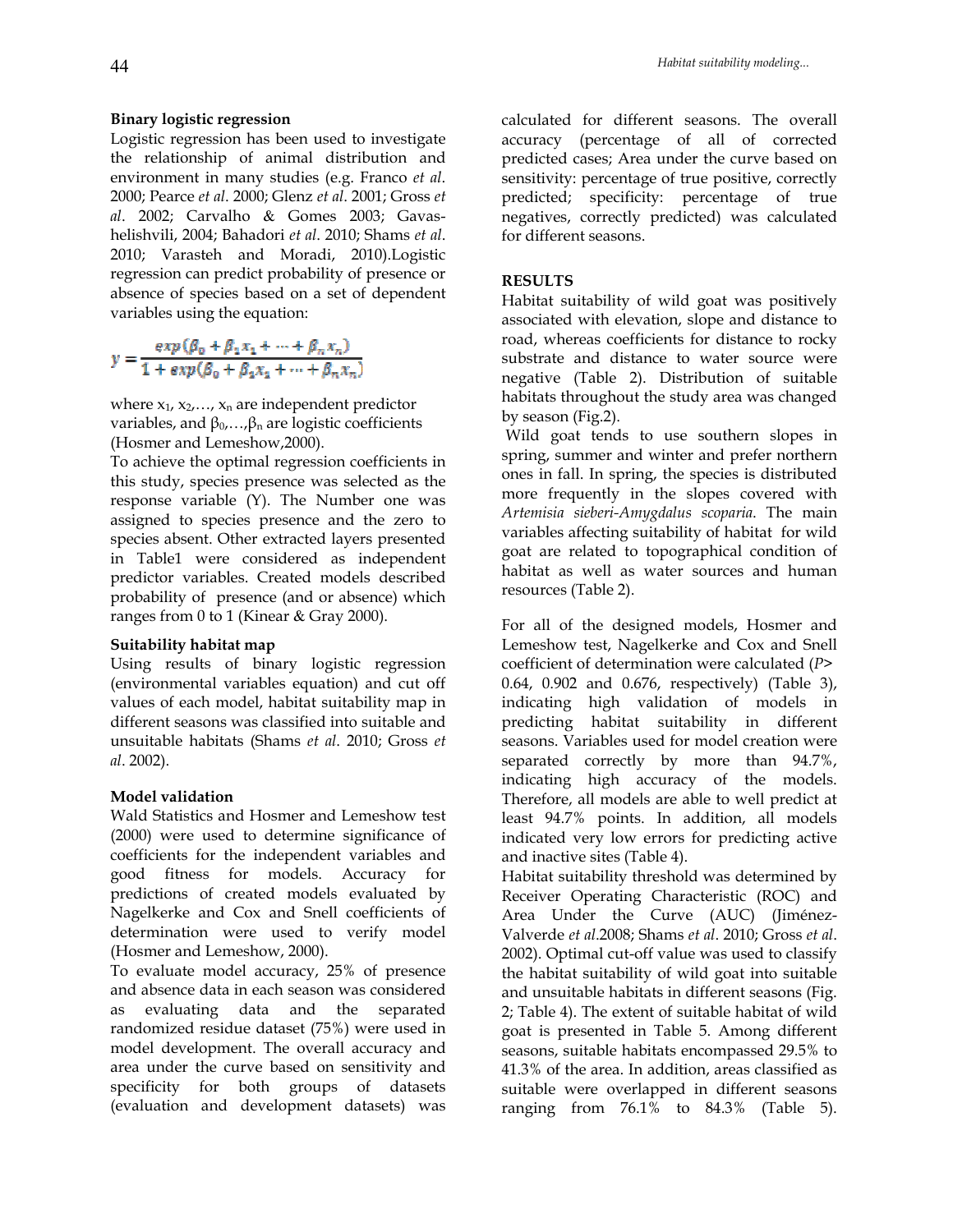| season | Habitat variables                                           | β         | S.E.    | Wald    | P-value | $Exp(\beta)$ Odd<br>Ratios |
|--------|-------------------------------------------------------------|-----------|---------|---------|---------|----------------------------|
| Fall   | Elevation                                                   | 0.013     | 0.005   | 5.710   | 0.017   | 1.013                      |
|        | slope                                                       | 0.772     | 0.236   | 10.728  | 0.001   | 2.163                      |
|        | Cosine of aspect                                            | 1.809     | 0.913   | 3.924   | 0.048   | 6.102                      |
|        | Distance to water                                           | $-0.006$  | 0.002   | 9.631   | 0.002   | 0.994                      |
|        | Distance to dirt road                                       | 0.003     | 0.001   | 7.712   | 0.005   | 1.003                      |
|        | Distance to rocky                                           | $-0.016$  | 0.005   | 9.839   | 0.002   | 0.984                      |
|        | Constant                                                    | $-23.468$ | 9.553   | 6.036   | 0.014   | 0.000                      |
| winter | Elevation                                                   | 0.004     | 0.001   | 7.074   | 0.008   | 1.004                      |
|        | slope                                                       | 0.156     | 0.028   | 30.442  | 0.000   | 1.169                      |
|        | Cosine of aspect                                            | $-1.063$  | 0.461   | 5.318   | 0.021   | 0.345                      |
|        | Distance to water                                           | $-0.002$  | 0.0004  | 17.167  | 0.000   | 0.998                      |
|        | Distance to rocky                                           | $-0.006$  | 0.002   | 10.210  | 0.001   | 0.994                      |
|        | Constant                                                    | $-6.330$  | 2.506   | 6.379   | 0.012   | .002                       |
| Spring | slope                                                       | 0.3705    | 0.05626 | 43.372  | 0.000   | 1.449                      |
|        | Cosine of aspect                                            | $-1.3966$ | 0.53318 | 6.862   | 0.009   | 0.247                      |
|        | Distance to water                                           | $-0.0015$ | 0.00035 | 18.267  | 0.000   | 0.999                      |
|        | Distance to dirt road                                       | 0.0005    | 0.00026 | 4.359   | 0.037   | 1.001                      |
|        | Distance to Artemisia<br>sieberi-Amygdalus scoparia<br>type | $-0.0001$ | 0.00003 | 9.274   | 0.002   | 1.000                      |
|        | Constant                                                    | $-2.4932$ | 0.97676 | 6.516   | 0.011   | 0.083                      |
|        | Summer Elevation                                            | 0.007     | 0.0016  | 17.226  | 0.000   | 1.007                      |
|        | slope                                                       | 0.149     | 0.0265  | 31.462  | 0.000   | 1.161                      |
|        | Cosine of aspect                                            | $-2.844$  | 0.6248  | 20.714  | 0.000   | 0.058                      |
|        | Distance to water                                           | $-0.003$  | 0.0005  | 26.760  | 0.000   | 0.997                      |
|        | Distance to dirt road                                       | 0.001     | 0.0003  | 9.584   | 0.002   | 1.001                      |
|        | Distance to rocky                                           | $-0.006$  | 0.0018  | 11.464  | 0.001   | 0.994                      |
|        | Constant                                                    | $-12.229$ | 2.8890  | 17.918  | 0.000   | 0.000                      |
| Annual | Elevation                                                   | 0.0042    | 0.0006  | 45.664  | 0.000   | 1.004                      |
|        | slope                                                       | 0.1913    | 0.0138  | 191.685 | 0.000   | 1.211                      |
|        | Cosine of aspect                                            | $-1.2105$ | 0.2352  | 26.495  | 0.000   | 0.298                      |
|        | Distance to water                                           | $-0.0018$ | 0.0002  | 102.079 | 0.000   | 0.998                      |
|        | Distance to dirt road                                       | 0.0006    | 0.0001  | 25.585  | 0.000   | 1.001                      |
|        | Distance to rocky                                           | $-0.0005$ | 0.0001  | 10.229  | 0.001   | 1.000                      |
|        | Constant                                                    | -8.8453   | 1.0847  | 66.497  | 0.000   | 0.000                      |

Table 2: Results of binary logistic regression analysis of wild goats in different seasons in the protected area of Kouh-e-Bafgh.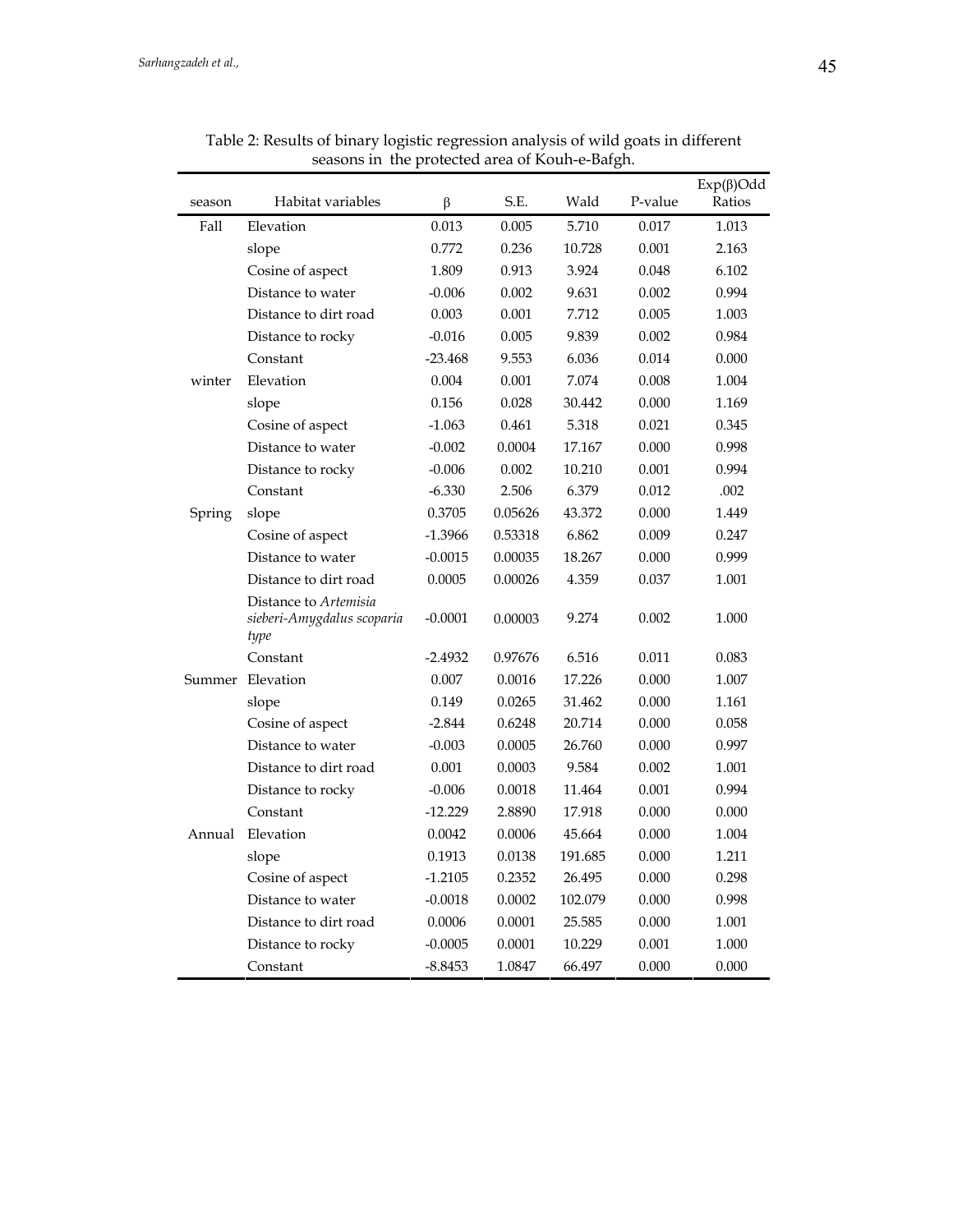| season | Hosmer and Lemeshow test |    |         | Nagelkerke | Cox and Snell |
|--------|--------------------------|----|---------|------------|---------------|
|        | Chi-square               | df | P-value | R Square   | R Square      |
| Fall   | 0.133                    | 8  | 0.999   | 0.976      | 0.732         |
| Winter | 1.051                    | 8  | 0.998   | 0.912      | 0.684         |
| Spring | 1.063                    | 8  | 0.998   | 0.929      | 0.697         |
| Summer | 6.058                    | 8  | 0.641   | 0.924      | 0.690         |
| Annual | 2.496                    | 8  | 0.962   | 0.902      | 0.676         |

Table 3: goodness of fit (Hosmer and Lemeshow) for binary logistic regression model for wild goat in Kouh-e-Bafgh protected area

Table 4: Binary logistic model validation using overall accuracy index for wild goat in Kouh-e-Bafgh protected area

| Aoiceicu aica |           |                 |                           |         |           |                          |                |          |
|---------------|-----------|-----------------|---------------------------|---------|-----------|--------------------------|----------------|----------|
| Model         | Optimal   |                 | Model development dataset |         |           | Model evaluation dataset |                |          |
|               | cut-      |                 | Predicted                 |         | Predicted |                          |                |          |
|               | off value |                 | Unsuitable                | Suitabl |           | Unsuitable               | Suitabl        |          |
|               |           | Topic           |                           | e       | Observed  |                          | e              | Observed |
| Fall          | 0.548     | Unused          | 219                       | 3       | 222       | 74                       | $\mathbf{1}$   | 75       |
|               |           | Used            | $\overline{2}$            | 217     | 219       | $\overline{2}$           | 71             | 73       |
|               |           | Specificity (%) |                           |         | 98.6      |                          |                | 98.7     |
|               |           | Sensitivity (%) |                           |         | 99.1      |                          |                | 97.3     |
|               |           | Overall (%)     |                           |         | 98.9      |                          |                | 98.0     |
| Winter        | 0.466     | Unused          | 197                       | 9       | 206       | 65                       | $\overline{2}$ | 67       |
|               |           | Used            | 7                         | 185     | 192       | 5                        | 61             | 66       |
|               |           | Specificity (%) |                           |         | 95.6      |                          |                | 97.0     |
|               |           | Sensitivity (%) |                           |         | 96.4      |                          |                | 92.4     |
|               |           | overall (%)     |                           |         | 96.0      |                          |                | 94.7     |
| Spring        | 0.490     | Unused          | 208                       | 5       | 213       | 66                       | $\overline{4}$ | 70       |
|               |           | Used            | 9                         | 192     | 201       | 3                        | 65             | 68       |
|               |           | Specificity (%) |                           |         | 97.7      |                          |                | 94.3     |
|               |           | Sensitivity (%) |                           |         | 95.5      |                          |                | 95.6     |
|               |           | overall (%)     |                           |         | 96.6      |                          |                | 94.9     |
| Summer        | 0.429     | Unused          | 225                       | 9       | 234       | 74                       | 5              | 79       |
|               |           | Used            | 6                         | 183     | 189       | $\mathbf{1}$             | 61             | 62       |
|               |           | Specificity (%) |                           |         | 96.2      |                          |                | 93.7     |
|               |           | Sensitivity (%) |                           |         | 96.8      |                          |                | 98.4     |
|               |           | overall (%)     |                           |         | 96.5      |                          |                | 95.7     |
| Annual        | 0.505     | Unused          | 839                       | 36      | 875       | 283                      | 8              | 291      |
|               |           | Used            | 53                        | 748     | 801       | 15                       | 254            | 269      |
|               |           | Sensitivity (%) |                           |         | 95.9      |                          |                | 97.3     |
|               |           | Sensitivity (%) |                           |         | 93.4      |                          |                | 94.4     |
|               |           | overall (%)     |                           |         | 94.7      |                          |                | 95.9     |

Table 5: the extend and overlapped percent of seasonal suitable habitats in Kouh-e-Bafgh

protected area

| season |         | Suitable habitat Area | Overlap                  |                          |                          |  |  |
|--------|---------|-----------------------|--------------------------|--------------------------|--------------------------|--|--|
|        |         |                       | Summer (Percent)         | Spring(Percent)          | Winter(Percent)          |  |  |
|        | Hectare | Percent               |                          |                          |                          |  |  |
| Fall   | 28376   | 32.05                 | 71.6                     | 75.1                     | 81.7                     |  |  |
| Winter | 28656   | 32.37                 | 83                       | 74.7                     | $\overline{\phantom{0}}$ |  |  |
| Spring | 36517   | 41.25                 | 84.3                     | $\overline{\phantom{0}}$ |                          |  |  |
| Summer | 26139   | 29.53                 | $\overline{\phantom{0}}$ |                          |                          |  |  |
| Annual | 31717   | 35.83                 | -                        |                          | $\overline{\phantom{a}}$ |  |  |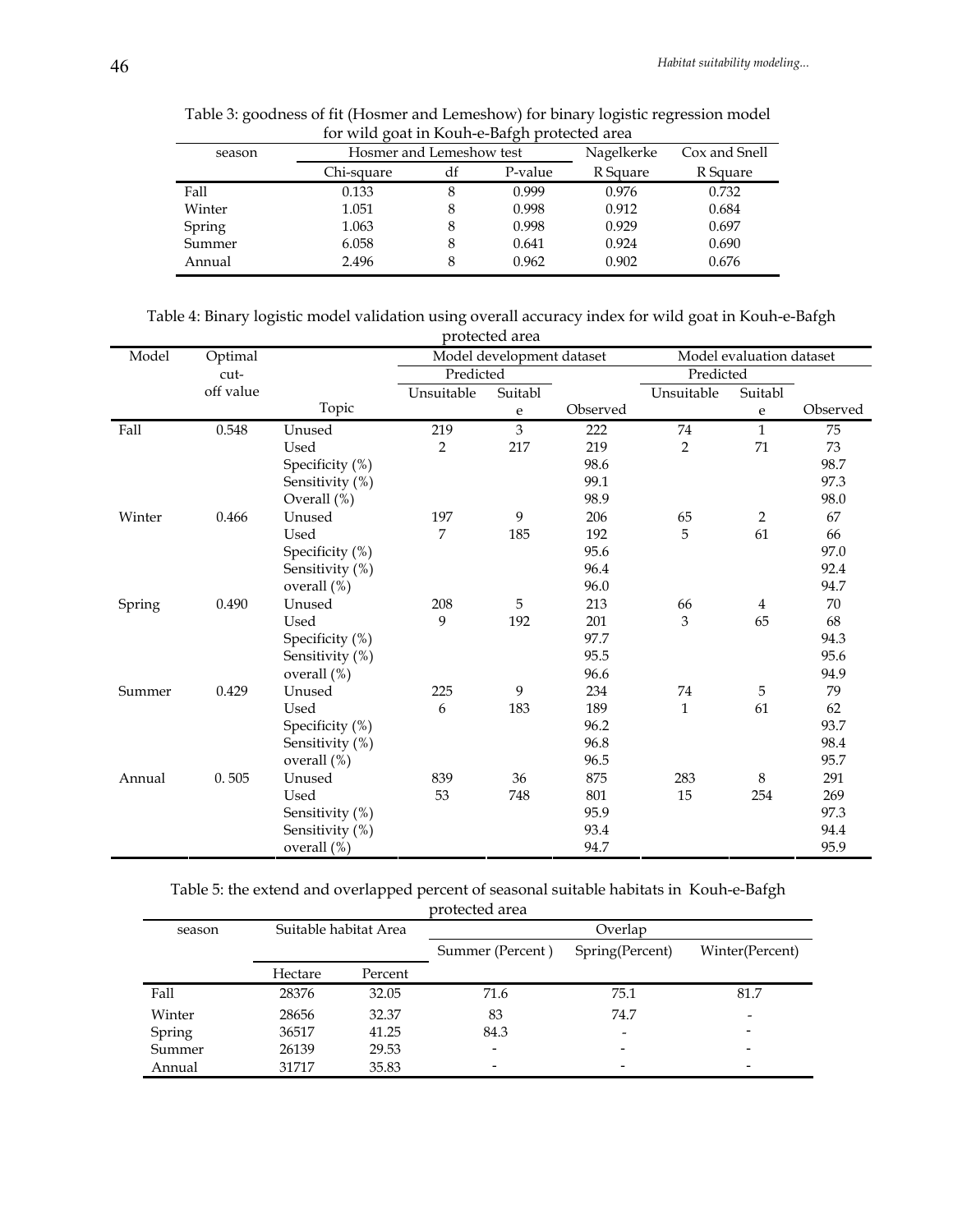

Fig.2. Distribution of suitable habitat for wild goat in the protected area of Kouh-e-Bafgh identified by logistic regression models

31°20'0'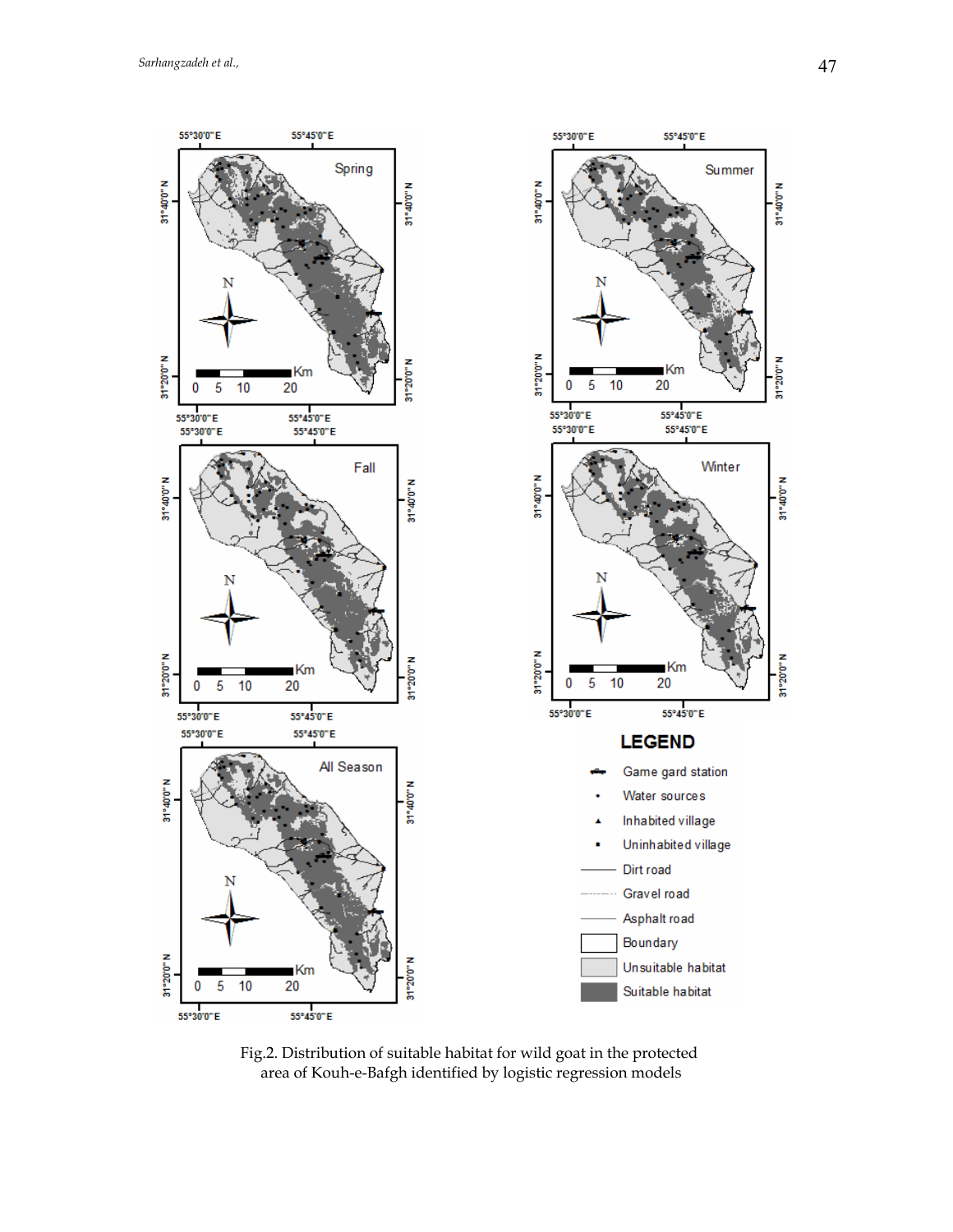# **DISCUSSION**

The distribution of wild goats in the study area for different seasons could be very well predicted by our models and interpretation of provided habitat maps by these models is easy to use for managers in the protected area.

Based on the developed models, wild goats were sensitive to changing conditions and resources in their habitat. Therefore, further changes in habitat affect the survival of the species. The results of regression models showed severe dependence of wild goat on rocky substrates and steep slopes and significantly correlated with them. The effects of distance to rocky substrates were presented by negative coefficient, whereas coefficients for slopes were positive. These findings are compatible with behavior and habitat selection of wild goat (Fox *et al*. 1992; Weinberg *et al.* 2008). Wild goat is very dependent on rocky substrates and steep slopes to avoid its predators (leopard, cheetah and wolf). The reason is that almost no other animal can move like wild goats on the rocks (Ziaie 2008). Thus, these areas provide high security for this species. The positive relationship of habitat suitability for wild goat with higher elevation increases species density in high elevations. We observed wild goat presence from the height of 1400m to 2800m above sea level. Species use lower elevations in places that are close to covers. Some ranges of high elevation even with appropriate elevation (2000m) was not suitable for wild goat because of other variables such as slope. Indeed, the suitability of habitat for species depends on the existence of a set of conditions; therefore unsuitability of even one variable may make a site unsuitable for it.

Road density and traffic in the study area compared with other management areas was low, so that the length of asphalt, graveled and dirt roads in the area is 59, 19 and 262 km, respectively. The paved and gravel roads are located outside of the wild goat habitat, and could not significantly influence the models. While, there was little traffic on dirt roads, wild goat avoid these roads and the effects of distance to road on habitat suitability were positive (Sarhangzadeh *et al*. 2007).

Results of this study indicated that species population increased with reduction in distance to water sources in all seasons. Considering the fact that study area is arid and there is shortage of water resources, the negative relationship of habitat suitability with distance to water source is justified. Changes in patterns of suitable habitat distribution across the study area by seasons could be related to both the changes in physiological functions of wild goat and environmental conditions of the study area. The overlap between suitable habitats was at least 23.4% of whole area in all seasons. The highest overlap was between suitable habitats in summer and spring (84.3% of suitable area). Parturition and care of lambs occurs in these seasons (Sarhangzadeh *et al.* 2007). The lowest overlap was between suitable habitats in summer and fall (71.6). Because mating season of wild goat starts in the middle of fall (Sarhangzadeh *et al.* 2007) and due to polygamy mating system the dominant males maintain their dominance and prevent the females to be dispersed. The overlap between suitable habitats in fall and spring was 75.1%. In fall wild goat use the areas which aren't suitable in other seasons.Not-overlapping habitats in these seasons was 24.9%, Because some vegetation only grows in spring after rainfall and gradual warming (Sarhangzadeh *et al*. 2007). Moreover, some vegetation could be used by wildlife only in fall.

Winter and spring suitable habitats showed higher overlap (83%). The difference was due to preference for higher elevation in summer to avoid excessive heat and use of food sources in contrast with preferring lower elevations in winter to deal with cold temperature (Sarhangzadeh *et al*. 2007; Ziaie 2008).

The study indicated that wild goats are present from 1400 m to higher elevations (2800 m above sea level) as was referenced in previous studies. Mostafavi *et al*. (2010) reported wild goat presence at elevations above 3040m in Lar National park. It was also shown that with increase in elevation, habitat suitability was increased (Shams *et al*. 2010).

Results of the study revealed that variable slopes affect habitat suitability positively,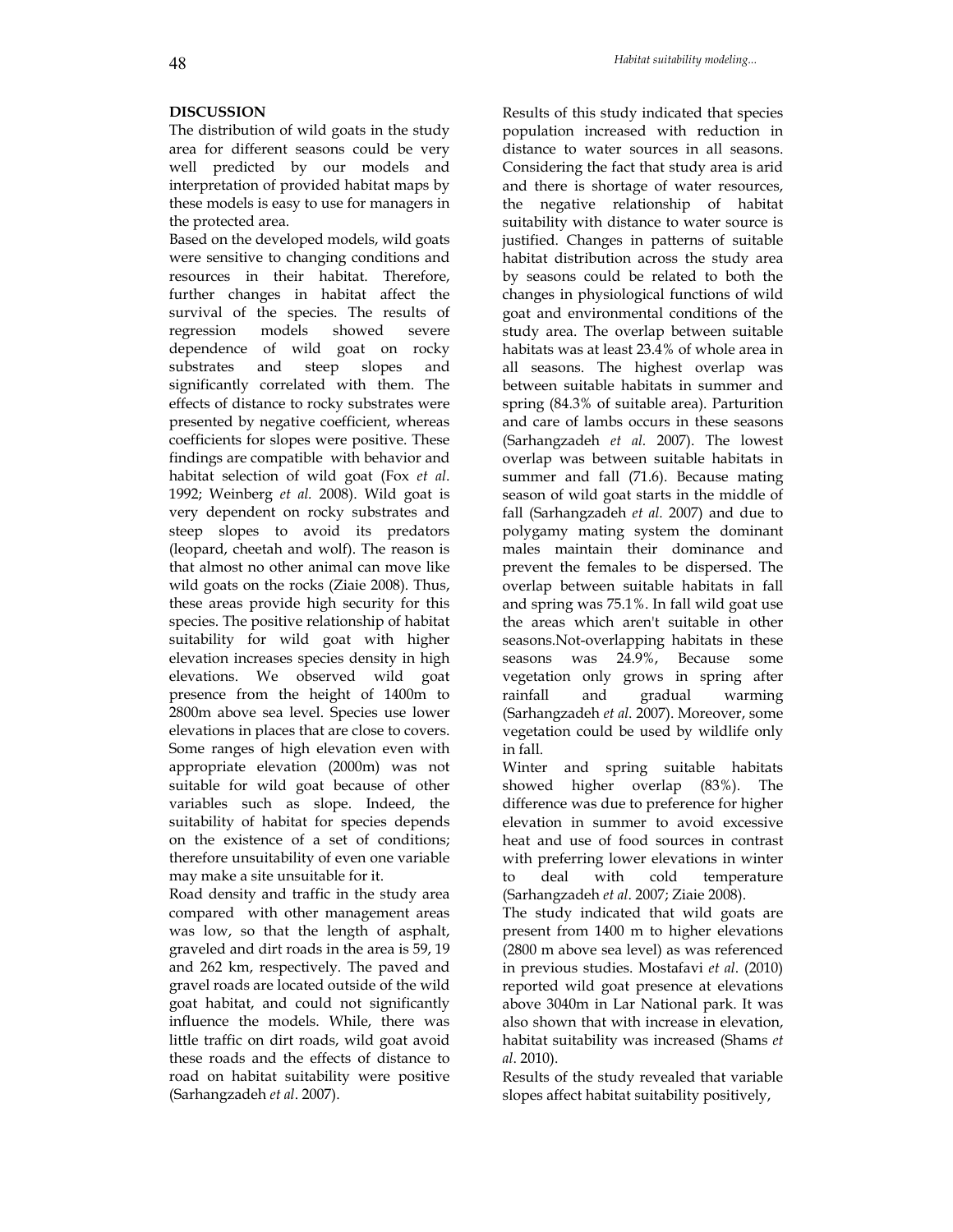indicating that wild goats prefer rocky substrates and steep slopes. Our findings were in agreement with Mostafavi *et al*. (2010) in Lar national park, Shams *et al*. (2010) in Haftad Gholleh Protected Area and habitat suitability of analysis of East Caucasian tur (Gavashelishvili 2004).

According to our observations in this research, despite changes in environmental conditions of study area (environmental and anthropogenic variables), wild goats prefer rocky substrates, steep slopes with available water sources and far from the roads, as were suggested in previous studies (Mostafavi *et al*. 2010; Shams *et al*. 2010).

Based on habitat suitability maps created in our study, the most suitable habitats of wild goat were in core zones of the study area. Destruction factors (road making) negatively affect species presence in the area and the augmentation of edges increases the accessibility of the area for local people which could lead to endangering of valuable species such as cheetah and leopard in this region. Because the area is dry and water availability is a critical factor (sensitive region), road construction results in habitat fragmentation and consequently makes parts of suitable habitats insecure for wild goat and other wildlife. Considering the difference between home range of males and females, habitats of males and females is different. , It is therefore suggested to study habitat suitability in this area for males and females and to compare the findings with this study.

# **ACKNOWLEDGEMENT**

We would like to thank scientific board of Yazd University; Dr. Tazeh, Dr. Sodayizadeh, Dr. Fatahi, Dr. Fathzadeh, Dr. Bemani and Mr.Akbari (Deputy of Yazd Department of Environment). We gratefully acknowledge efforts of game guards of Kouh-e-Bafgh Protected Area (Mr. Khajeh, Mr. Yousefnejad, Mr. Shariati and Mr. Rahimi).

# **REFERENCES**

Bahadori,K.F., Alizadeh,S.A., Kaboli,M., and Karami, M. (2010). Habitat suitability model for Eurasian Nuthacth (*Sitta europaea*)*in* North

Alborz's profile. *Journal of Natural Resources* .63, 225-236.

- Carvalho , J.C., and Gomes, P.(2003). Habitat suitability model for European wild rabbit (*Oryctolagus cuniculus*) with implications for restocking. *Game and Wildlife Science.* 20, 287-301.
- Fox, J.L. Sinha, S.P., and Chundawat, R.S. (1992). Activity patterns and habitat of ibex in the himalaya mountain of India. *Mammalogy* .73, 527-534.
- Franco, A.M.A., Brito, J.C., and Almeida, J. (2000).Modeling habitat selection of common cranes(*Grus grus*) wintering in Portugal using multiple logistic regression. *Ibis*.142, 351-358.
- Gavashelishvili, A.(2004).Habitat selection by East Caucasiantur (*Capra cylindricornis*). *Biological Conservation.*  120,391-398.
- Glenz,C.,Massolo,A.,Kuonen,D.,and Schaepfer, R.(2001).A wolf habitat suitability prediction study in Valais (Switzerland). *Landscape and Urban Planning.*55, 55-65.
- Gross,G.E.,Kneeland,M.C.,Reed,D.F.,and Reich ,.R.M.(2002).GIS Based Habitat Models for Mountain Goats. *Journal of Mammalogy*.83, 218-228.
- Guisan,A., and Zimmermann,N.E. (2000). Predictive habitat distribution models in ecology. *Ecological Modeling.*135,147- 186.
- Hosmer, D.W., and Lemeshow,S.( 2000). *Applied logistic regression*,2ndedition. Wiley,NewYork.
- IUCN. (2009). IUCN Red List of Threatened Species (ver.2009.1). Available at: www. iucnredlist.org. (Accessed: 22 June 2009).
- Jameh Iran Consulting Engineers .(2007). *Geology and geomorphology of Kuh-e-Bafgh protected area* .report(2), Yazd, Department of the Yazd Environment.
- Jiménez-Valverde, A.,Lobo, J.M., and Hortal, J. (2008). Not as good as they seem: the importance of concepts in species distribution modeling. *Diversity and Distributions* .14, 885 -890.
- Kinear, P.R., and Gray, C.D. (2000). *SPSS for Windows Made Simple*: Release 10. Psychology Pr., Hove.
- Liu, C.,White,M., and ewell,G.(2009). Measuring the accuracy of species Distribution models: are view. 18th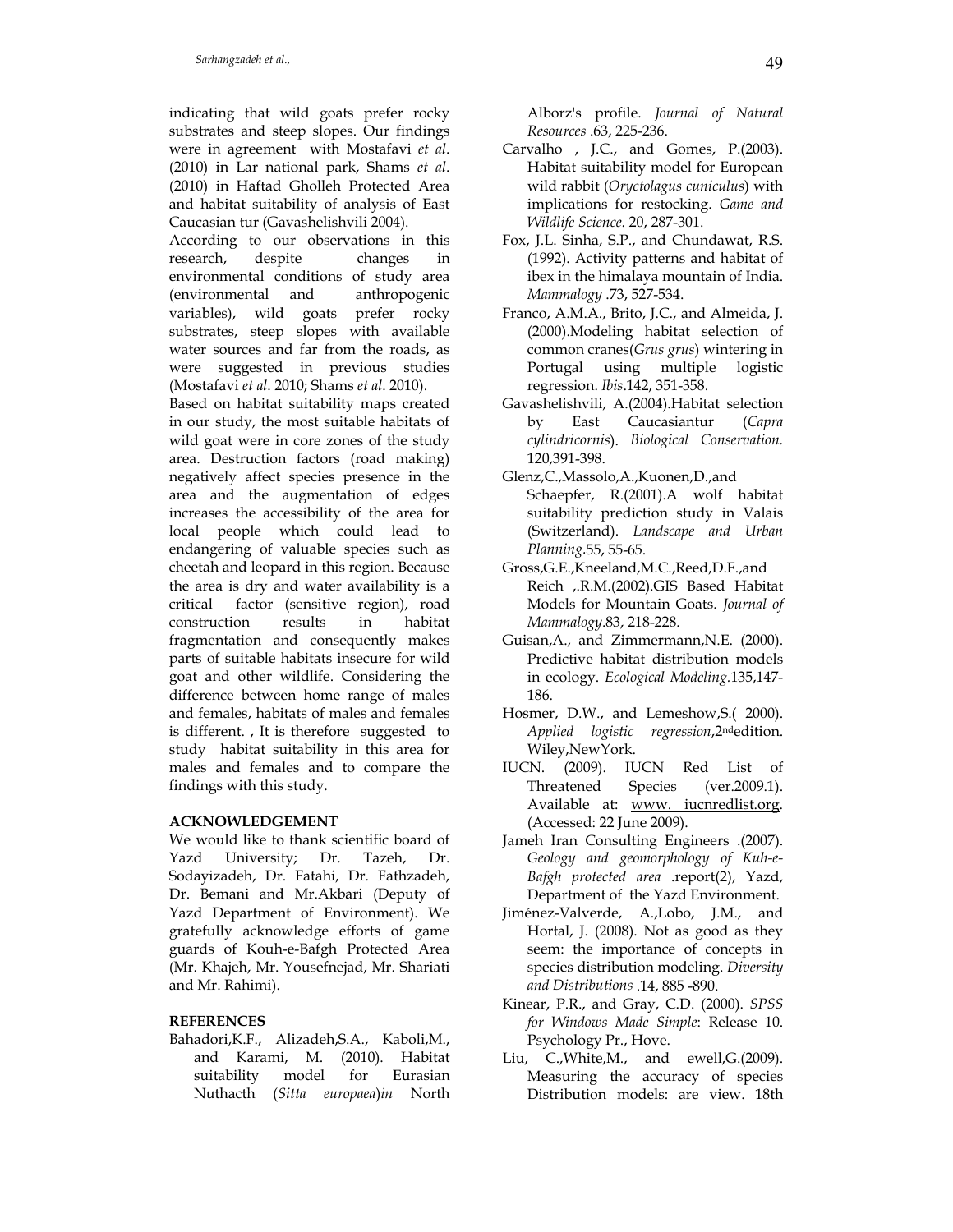World IMACS/MODSIM Congress, Carins, Australia.

- Mostafavi, M., Alizadeh,A., Kaboli, M., And karami, M.( 2010). Spring and summer habitat of wild goat (*Capra aegagrus*)map in the Lar National Park. Journal *of Natural Resources Science and Technology*. 5, 111-121.
- Nagelkerke,N.J.D. (1991). A note on a general definition of the coefficient of determination. *Biometrika* 78, 691-692.
- Pearce, J., and Ferrier, S. (2000). Evaluating the predictive performance of habitat models developed using logistic regression. *Ecological Modeling.* 133, 225-245.
- Sarhangzadeh,J, Irannezhad,M.H., and Azimzadeh, H.R.(2007). *Study of oppositions and exemptions of Kouh-e-Bafgh protected area*. Yazd, Yazd university.
- Sarhangzadeh,J.,and Goshtasb, H. (2010). *Boroieh Wildlife Refuge management*. Yazd, Department of the Yazd Environment.
- Shams,B.,Karami,M.,Hemami,M.R,Riazei B., and Sadough MB.(2010). Habitat associations of wild goat in central Iran: implications for conservation. *European journal of wildlife research*. 56,883-894.
- Senjeri,S.(2010). *A application guide, ARC GIS 9.2*, 6nd Edn. Abed Publication, Iran.
- Varasteh Moradi, H.(2010).Habitat evaluation of Middle Spotted Woodpecker (*Dendrocopos medius*) in Golestan National Park. *Journal of Natural Resources.* 63, 303-315.
- Weinberg,P., Jdeidi,T., Masseti, M.,Nader, I., de Smet,K..and Cuzin,F.(2008).*Capra aegagrus.* In :IUCN(2010).IUCN Red List of Threatened Species.Version 2010.4. www.iucnredlist.org. Downloaded on 23 March 2011.
- Ziaie,H. (2008). *A field guide to mammals of Iran*. Tehran, Departement of the Iran Environment.